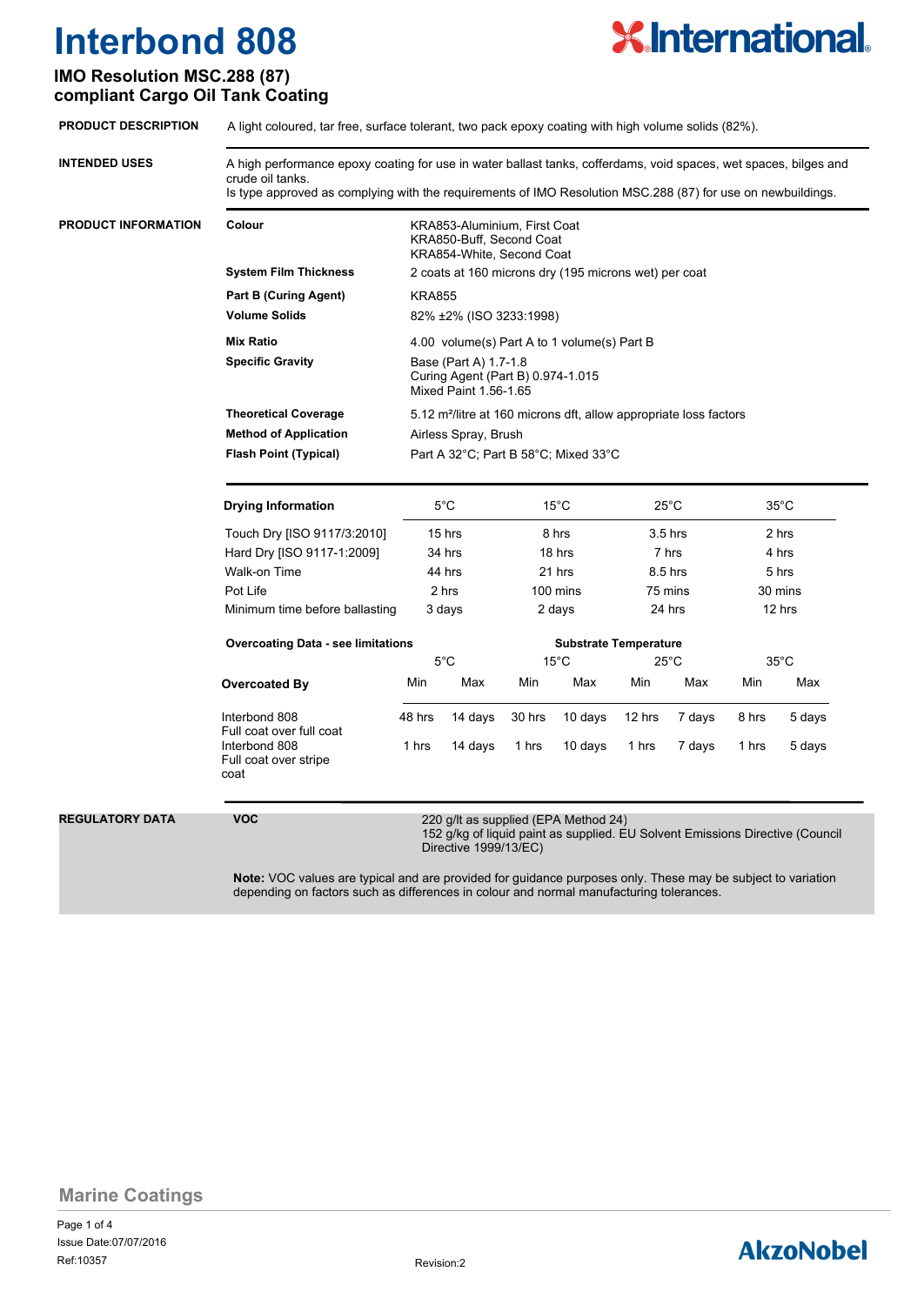

### **IMO Resolution MSC.288 (87) compliant Cargo Oil Tank Coating**

**CERTIFICATION**

• IMO PSPC Resolution MSC.288 (87) - American Bureau of Shipping (ABS) • IMO PSPC Resolution MSC.288 (87) - Bureau Veritas (BV)

#### **Shop Primers**

Interbond 808 is certified for use over the following International Paint Shop Primers:

- Interplate 937
- Interplate 855

International Paint should be consulted regarding certification status of Interbond 808 applied over shop primers supplied by other paint manufacturers.

Use in accordance with the standard Worldwide Marine Specifications. Where necessary, remove weld, spatter, smooth weld seams and remove sharp edges by rounding to a minimum radius of 2mm or subjecting to a "three pass" grinding technique. **SURFACE PREPARATIONS**

#### **Cleanliness**

All surfaces to be coated must be clean, dry and free from contamination. High pressure fresh water wash or fresh water wash, as appropriate, and remove all oil, grease, soluble contaminants and other foreign matter in accordance with SSPC-SP1 : solvent cleaning.

Residual dust levels prior to paint application must not exceed rating "1" for dust size classes "3", "4" or "5" (ISO 8502-3:1993).

Residual soluble salt levels prior to coating application must not exceed 50mg/m<sup>2</sup> as extracted and measured in accordance with ISO 8502-6 (1995) and ISO 8502-9 (1998) respectively.

#### **Shop Primers**

Approved shop primers compatible with Interbond 808, must be applied in accordance with PSPC MSC.215(82) to a minimum standard of Sa2½ (ISO 8501-1:2007) and over a blast profile of 30-75 microns (ISO 8503-1/2:1988). (Refer to the relevant shop primer product data sheet for full details).

Intact shop primer may be retained, and shall be cleaned by sweep abrasive blasting or high pressure fresh water washing. Block construction welds, areas of corrosion and damages to the shop primer must be abrasive blasted to Sa2½ (ISO 8501-1:2007).

Non approved shop primers must be completely removed by abrasive blasting to Sa2½ (ISO 8501-1:2007). In some cases abrasive blasting to Sa2 (ISO 8501-1:2007), removing at least 70% of the intact primer, may be acceptable (consult International Paint for advice on specific shop primers). However, where this applies, block construction welds, areas of corrosion and shop primer damage must be abrasive blasted to Sa2½ (ISO 8501-1:2007).

The surface profile on any areas where abrasive blasting has been carried out must lie in the range 30-75 microns (ISO 8503-1/2:1988).

#### **After Erection**

Erection joint welds and adjacent areas must be abrasive blasted to Sa2½ (ISO 8501-1:2007) or power tooled to St3 (ISO 8501-1:2007). Where power tool preparation is used, and in order to ensure satisfactory adhesion of the Interbond 808 system, care must be taken to avoid "polishing" the welds and surrounding areas.

#### **For Inner Bottom :**

Damages up to 20% of the area to be coated must be power tooled to St3 (ISO 8501-1:2007) as a minimum. Contiguous damages over 25m² or over 20% of the area to be coated must be abrasive blasted to Sa2½ (ISO 8501- 1:2007).

#### **For Underdeck :**

Damages up to 3% of the area to be coated must be power tooled to St3 (ISO 8501-1:2007) as a minimum. Contiguous damages over 25m² or over 3% of the area to be coated must be abrasive blasted to Sa2½ (ISO 8501- 1:2007).

Coating in overlap areas must be feathered.

**NOTE**

**For use in Marine situations in North America, the following surface preparation standards can be used: SSPC-SP10 in place of Sa2½ (ISO 8501-1:2007) SSPC-SP6 in place of Sa2 (ISO 8501-1:2007) SSPC-SP11 in place of St3 (ISO 8501-1:2007)**

### **Marine Coatings**

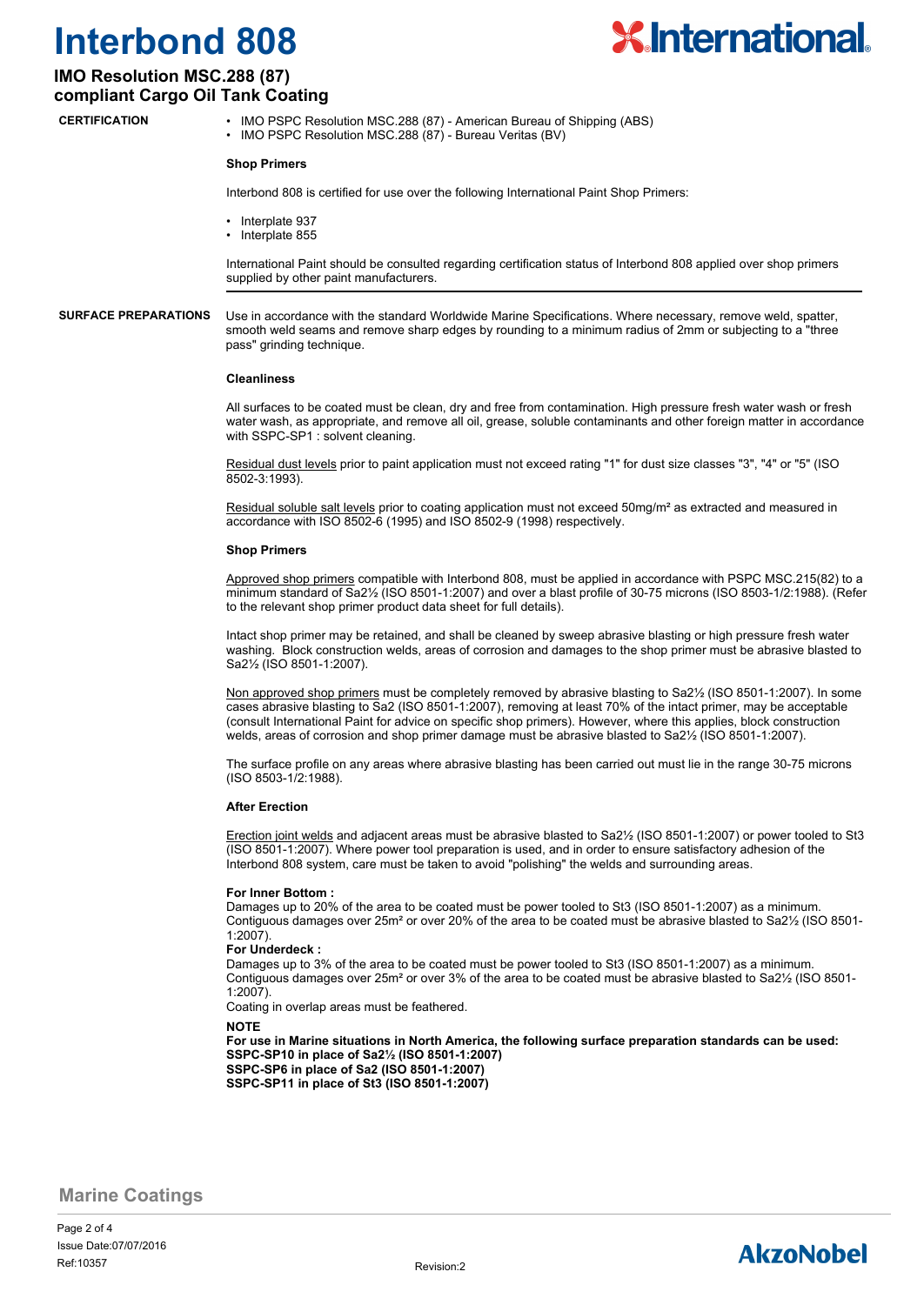

### **IMO Resolution MSC.288 (87) compliant Cargo Oil Tank Coating**

| <b>APPLICATION</b>                |                                                                                                                                                                                                                                                                                                                                                                                                                                                                                                                                                                                                                                                                                                                                                                                                                                                                                                                                                                                                                                                                                |
|-----------------------------------|--------------------------------------------------------------------------------------------------------------------------------------------------------------------------------------------------------------------------------------------------------------------------------------------------------------------------------------------------------------------------------------------------------------------------------------------------------------------------------------------------------------------------------------------------------------------------------------------------------------------------------------------------------------------------------------------------------------------------------------------------------------------------------------------------------------------------------------------------------------------------------------------------------------------------------------------------------------------------------------------------------------------------------------------------------------------------------|
| Mixing                            | Material is supplied in two containers as a unit. Always mix a complete unit in the proportions supplied. Once the<br>unit has been mixed it must be used within the working pot life specified.<br>(1) Agitate Base (Part A) with power agitator.<br>(2) Combine entire contents of Curing Agent (Part B) with Base (Part A) and mix thoroughly with power agitator.                                                                                                                                                                                                                                                                                                                                                                                                                                                                                                                                                                                                                                                                                                          |
| <b>Thinner</b>                    | International GTA220. DO NOT thin more than allowed by local environmental legislation.                                                                                                                                                                                                                                                                                                                                                                                                                                                                                                                                                                                                                                                                                                                                                                                                                                                                                                                                                                                        |
| <b>Airless Spray</b>              | Recommended<br>Tip Range 0.45-0.66 mm (18-26 thou)<br>Total output fluid pressure at spray tip not less than 190 - 246 kg/cm <sup>2</sup> (2700 - 3500 p.s.i.)                                                                                                                                                                                                                                                                                                                                                                                                                                                                                                                                                                                                                                                                                                                                                                                                                                                                                                                 |
| <b>Brush</b>                      | Application by brush is recommended for small areas only. Multiple coats may be required to achieve specified film<br>thickness.                                                                                                                                                                                                                                                                                                                                                                                                                                                                                                                                                                                                                                                                                                                                                                                                                                                                                                                                               |
| Roller                            | Application by roller is recommended for small areas only. Multiple coats may be required to achieve specified film<br>thickness.                                                                                                                                                                                                                                                                                                                                                                                                                                                                                                                                                                                                                                                                                                                                                                                                                                                                                                                                              |
|                                   | Brush and roller are not suitable for application of full coats. Airless spray should be used for the latter.                                                                                                                                                                                                                                                                                                                                                                                                                                                                                                                                                                                                                                                                                                                                                                                                                                                                                                                                                                  |
| <b>Stripe Coats</b>               | Stripe coats should be applied by brush or roller as appropriate for the area concerned and must be applied as a<br>coherent film.                                                                                                                                                                                                                                                                                                                                                                                                                                                                                                                                                                                                                                                                                                                                                                                                                                                                                                                                             |
| Cleaner                           | International GTA822/GTA220                                                                                                                                                                                                                                                                                                                                                                                                                                                                                                                                                                                                                                                                                                                                                                                                                                                                                                                                                                                                                                                    |
| <b>Work Stoppages and Cleanup</b> | Do not allow material to remain in hoses, gun or spray equipment. Thoroughly flush all equipment with<br>International GTA822/GTA220. Once units of paint have been mixed they should not be resealed and it is advised<br>that after prolonged stoppages work recommences with freshly mixed units.<br>Clean all equipment immediately after use with International GTA822/GTA220. It is good working practice to<br>periodically flush out spray equipment during the course of the working day. Frequency of cleaning will depend<br>upon amount sprayed, temperature and elapsed time, including any delays. Do not exceed pot life limitations.<br>All surplus materials and empty containers should be disposed of in accordance with appropriate regional<br>regulations/legislation.                                                                                                                                                                                                                                                                                   |
| <b>Ventilation</b>                | Note: These may be reversed                                                                                                                                                                                                                                                                                                                                                                                                                                                                                                                                                                                                                                                                                                                                                                                                                                                                                                                                                                                                                                                    |
| Welding                           | In the event welding or flame cutting is performed on metal coated with this product, dust and fumes will be<br>emitted which will require the use of appropriate personal protective equipment and adequate local exhaust<br>ventilation. In North America do so in accordance with instruction in ANSI/ASC Z49.1 "Safety in Welding and<br>Cutting."                                                                                                                                                                                                                                                                                                                                                                                                                                                                                                                                                                                                                                                                                                                         |
| <b>SAFETY</b>                     | All work involving the application and use of this product should be performed in compliance with all<br>relevant national Health, Safety & Environmental standards and regulations.                                                                                                                                                                                                                                                                                                                                                                                                                                                                                                                                                                                                                                                                                                                                                                                                                                                                                           |
|                                   | Prior to use, obtain, consult and follow the Material Safety Data Sheet for this product concerning health<br>and safety information. Read and follow all precautionary notices on the Material Safety Data Sheet and<br>container labels. If you do not fully understand these warnings and instructions or if you can not strictly<br>comply with them, do not use this product. Proper ventilation and protective measures must be provided<br>during application and drying to keep solvent vapour concentrations within safe limits and to protect<br>against toxic or oxygen deficient hazards. Take precautions to avoid skin and eye contact (ie. gloves,<br>goggles, face masks, barrier creams etc.) Actual safety measures are dependant on application methods<br>and work environment.<br><b>EMERGENCY CONTACT NUMBERS:</b><br>USA/Canada - Medical Advisory Number 1-800-854-6813<br>Europe - Contact (44) 191 4696111. For advice to Doctors & Hospitals only contact (44) 207 6359191<br>China - Contact (86) 532 83889090<br>R.O.W. - Contact Regional Office |

**Marine Coatings**